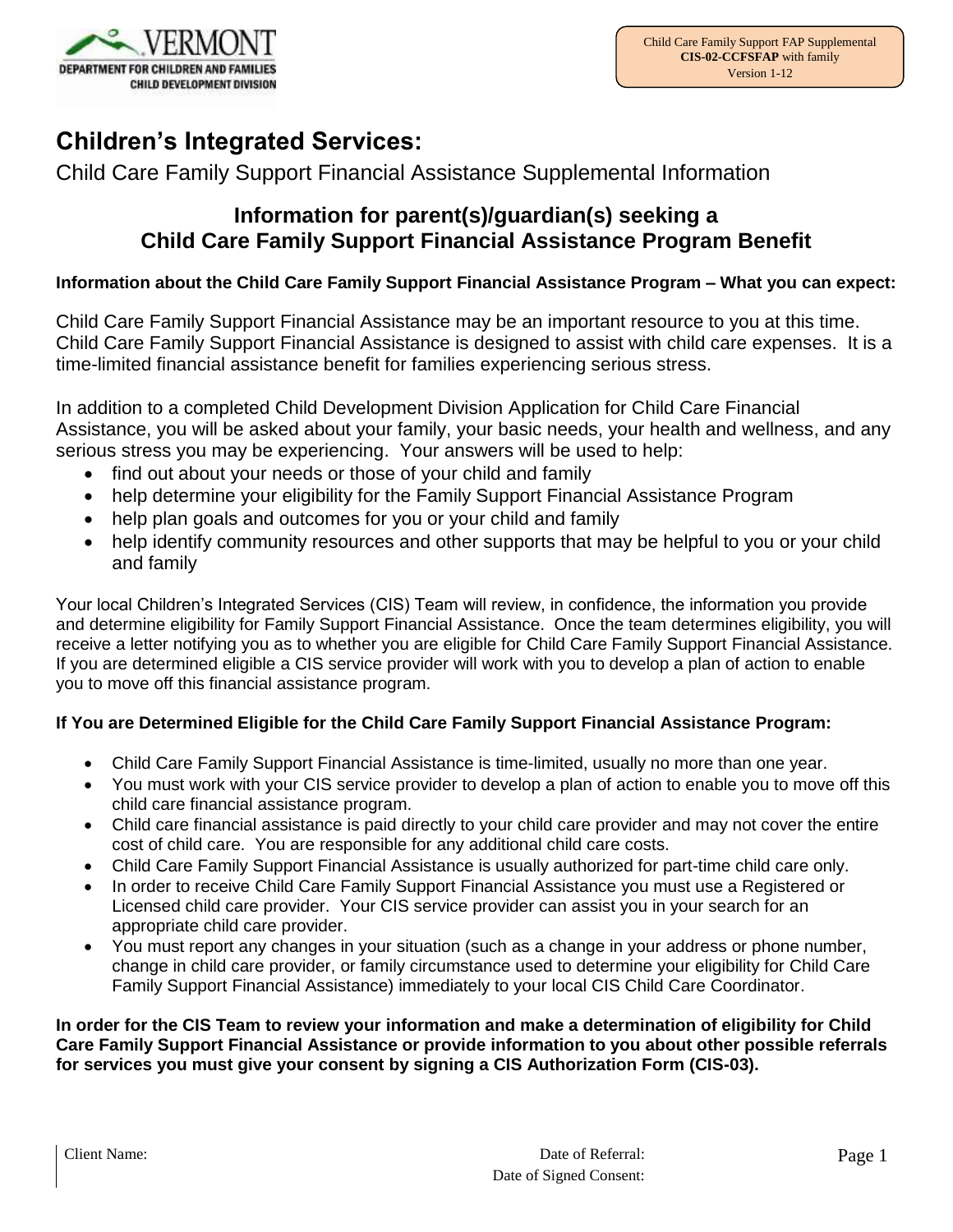

# **Children's Integrated Services:**

Child Care Family Support Financial Assistance Supplemental Information

**Note: this CCFSFAP supplemental form must be accompanied by:**

- **a completed Child Development Division Application for Child Care Financial Assistance,**
- **CIS-01 – Referral Form<sup>1</sup> ,**
- **CIS-02 – Initial Intake**<sup>1</sup> **,**
- **CIS-03 – Authorization Form, and**
- **Any documentation gathered to support claims of need or significant stress indicated by the parent/guardian seeking Family Support Financial Assistance benefits.**

| <b>Contacts</b>       | Who is assisting the family in gathering this information for Family Support Financial<br>Assistance?                         |
|-----------------------|-------------------------------------------------------------------------------------------------------------------------------|
|                       | Contact Information for the interviewer:                                                                                      |
| <b>Transportation</b> | Do you have a vehicle? $\Box$ Yes<br>$\sqcap$ No                                                                              |
|                       | Is your vehicle safe and legal to drive? $\Box$ Yes $\Box$ No (please explain) $\Box$                                         |
|                       | Do you have a driver's license? $\Box$ Yes $\Box$ No                                                                          |
|                       | If you do not have a vehicle or license, how do you get where you need to go?                                                 |
| <b>Housing</b>        | Where are you living (please describe)? _____                                                                                 |
|                       | Who is living with you right now?                                                                                             |
|                       | How many times have you moved in the past two years? _____                                                                    |
| <b>Money</b>          | Is money a problem? $\Box$ Yes $\Box$ No<br>If so, how?                                                                       |
| <b>Employment</b>     | Do you work? Please explain:                                                                                                  |
| <b>Education</b>      | What is the last grade/educational program you completed?                                                                     |
|                       | Do you feel like you would benefit from more education? $\Box$ No $\Box$ Yes<br>If so, how? $\frac{1}{\sqrt{1-\frac{1}{2}}}\$ |
| <b>Safety</b>         | Do you and your family feel safe? □ Yes □ No (please explain) ____                                                            |
|                       | Have you or anyone in your family been affected by drugs or alcohol? $\Box$ No<br>Yes<br>If so, how?                          |

1 *This form may have preceded this CCFSFAP as the family sought other CIS services.*

 $\overline{a}$